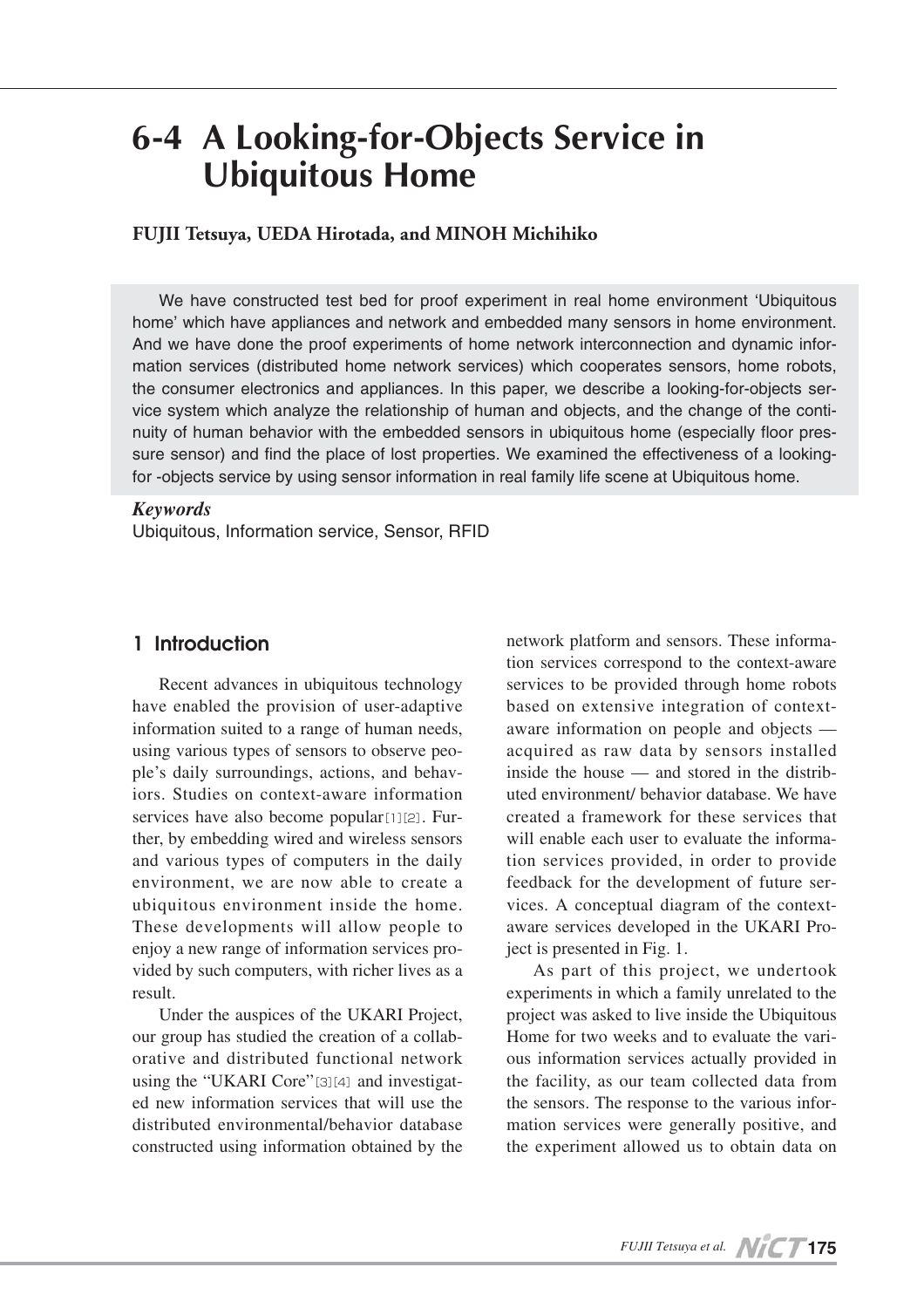

the round-the-clock behavior and actions of an average person inside the home and specific sensor data corresponding to these behaviors.

In the present paper, we will analyze human behavior in terms of mislaid objects inside the home, and introduce an "object search service" that will assist a person in his or her search for mislaid objects. We will then assess the results of a questionnaire completed by participants in the validation experiment as well as the archived records of their behavior, to determine the effectiveness of the object search service.

# **2 The object search service: Help in finding mislaid objects**

We often find ourselves searching for misplaced objects, and in many cases, these situations arise when the relationship between humans and objects are changed, especially when the continuity of human behavior has been interrupted. Therefore, in our analysis, we have focused on the moment when an event changing the human-object relationship has occurred (referred to below referred to as an "interruption"). When the relationship between the person and the object does not return to the previous state after the interruption, the system will record the object as a potentially lost object in the database for the

object search service. Then, if the subject of a misplaced object later comes up in conversation between the person and the robot (installed in the Ubiquitous Home), the objects stored on the database are presented as the potentially lost objects. This represents the essence of the object search service we have proposed[5]. The specific flow of the process involved is presented in Fig. 2. Details of each process will be described below.

First, an interruption event in the present service is defined as an event that affects any of the five human senses, triggering a change in behavior. Such an event may be detected by monitoring the changes picked up by the sensors surrounding the user using the distributed environment/behavior database. When a possible event of this type is detected, it will not be judged as an interruption when no change is observed in the person's behavior (Fig. 3). Candidates for an interruption event include a ringing doorbell, opening or shutting of a door to a room in which the user is located, switching on or off of the lights or the TV, changing the volume of the TV, a telephone call, and the movements of other people. For the present service in the Ubiquitous Home, the sensor information used to detect the interruption event will be listed for each room, and the object search service will monitor the information for any changes.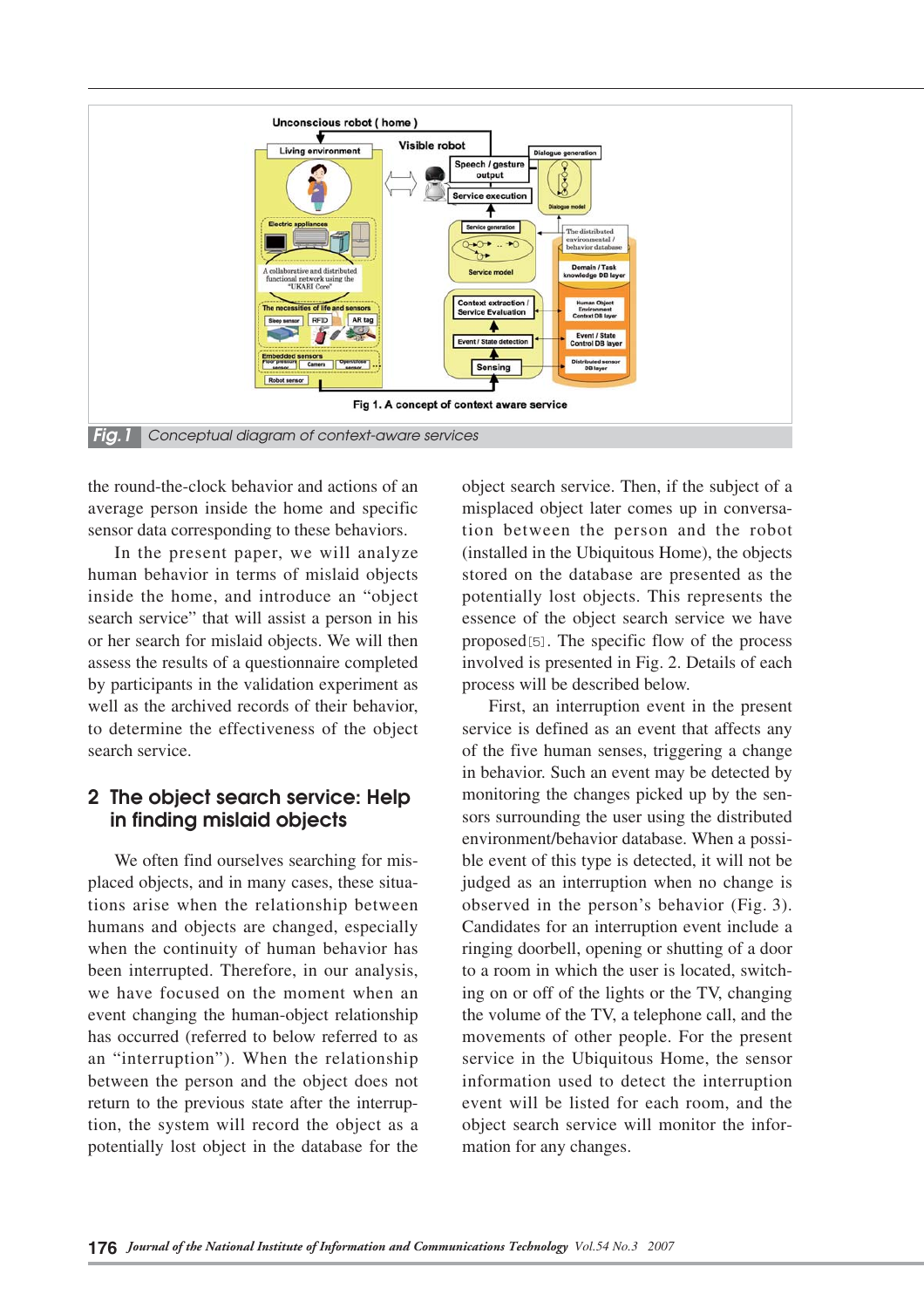

Next, the user/ object relationship immediately prior to the event must be recorded. To accomplish this, it is necessary to keep track of the relative positions of the user and the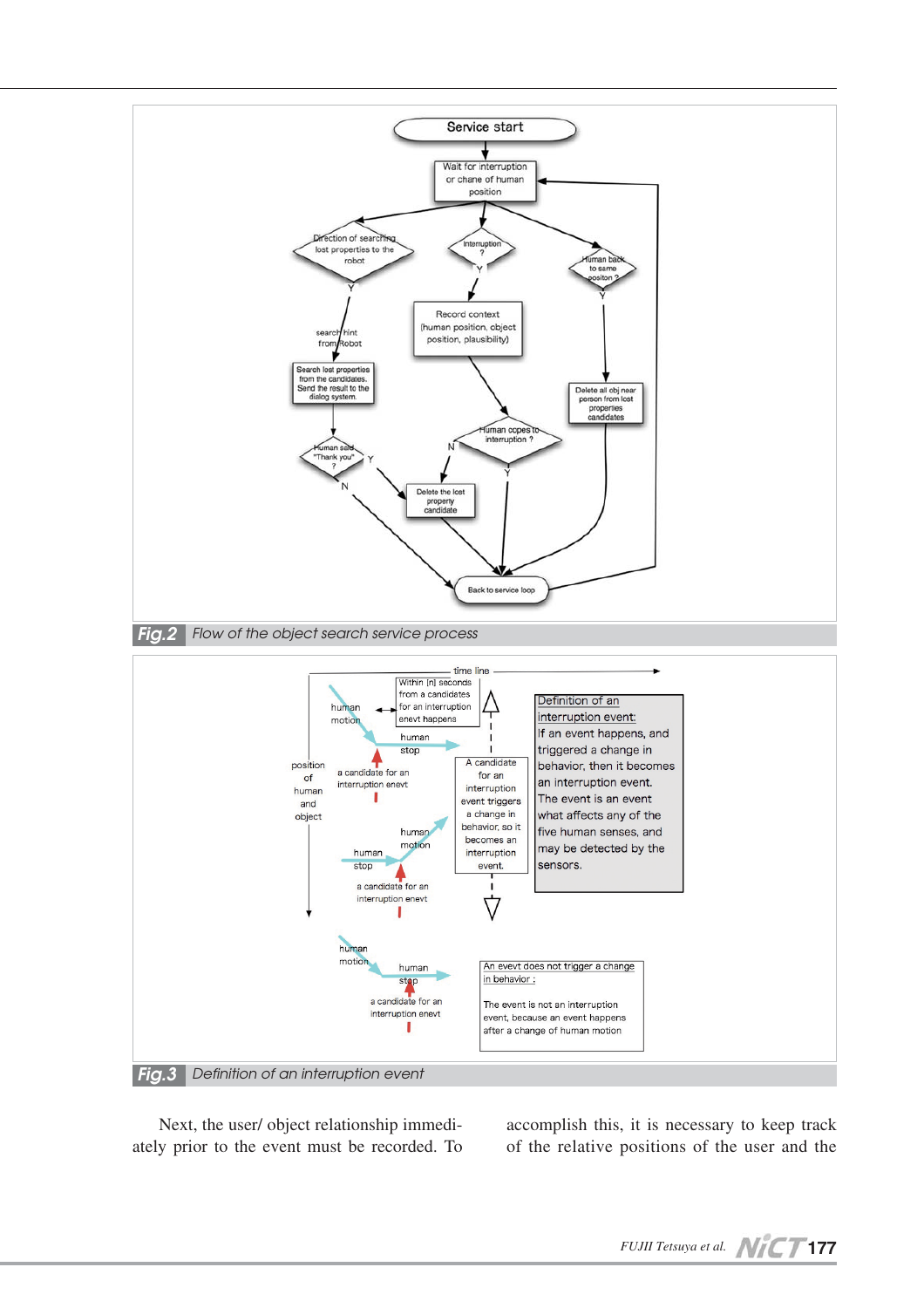object that the user has come into contact with in the course of a given action. However, it is difficult to detect all such contact using the present sensor group and to record these events correctly on the distributed environment/behavior network. Therefore, we will settle for recording the relative positions of objects within a given distance from the user in question. In other words, user position information is obtained by tracking data from the floor pressure sensors, and the positions of all objects within a given distance from the user are recorded. Further, active RFID tags (Cubic ID Co., Ltd./ LAS300[6]) were attached to both the user and the objects, and the relative distances between them were measured by comparing the radio intensities of the tags.

Let us assume that the user responds to the interruption in some way, and then returns to his original position. At this point, the relationships between the user and the objects are rechecked; when there is a difference between the context recorded prior to the interruption and that after the interruption, the given object is added to the object-search candidate database. These steps are taken when a user is observed to have left a location for a while

and then to have returned to nearly the same position, by tracking data from the floor-pressure sensors. Since the number of objects in the database often becomes enormous, candidates are evaluated for plausibility based on the relative movements of the user and the candidate object prior to the interruption (Fig. 4). In other words, objects that became stationary at the same time as the user and then started moving upon occurrence of the interruption are selected. This process gives priority to objects extensively involved in a series of user actions, or to objects held or transported by the user.

Conversely, the objects were ranked lower in terms of probability in the following cases.

- (1) Objects that have been registered for a certain length of time without being mentioned in conversation
- (2) Objects whose registered position has been shared by the user for a certain length of time (candidate object has most likely been rediscovered by the user)

Finally, the present service assists in the search when the subject of a misplaced object is brought up in the conversation between the user and the interface robot, as follows. In the

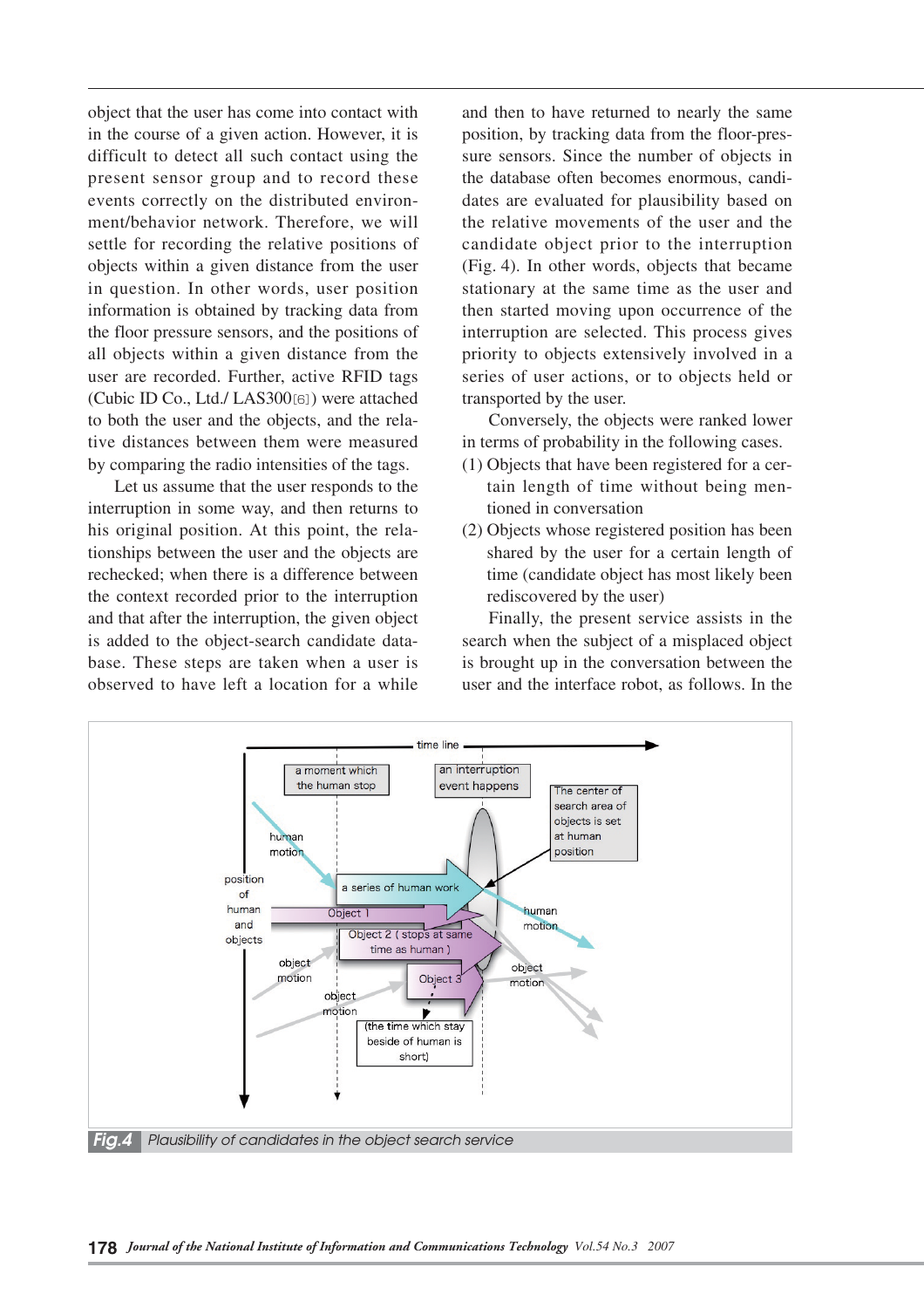Ubiquitous Home, a small physical robot, "Phyno", works as an intermediary between the user and the various information services. When words recognized in Phyno's system of conversation include one associated with a misplaced object, the object search service is executed. The user who is talking to the robot is identified based on information in the distributed environment/ behavior database, and the most likely candidate object is selected from the multiple candidates stored on the database. The system returns the name and position of the object to the robot, who will provide this information to the user in auditory form. If the user responds positively to the results of the service, the service judges that the object has been discovered by the user, the candidate is deleted from the list, and the service is completed.

# **3 Validation experiment of the object search service**

Real-life validation experiments, in which common families were asked to spend about two weeks in the Ubiquitous Home, have been performed several times in order to validate and evaluate the various context-aware information services implemented. During these experiments, data from various sensors (such as cameras installed in the ceilings) were all collected and stored, with the consent of the participants. At the same time, each of the participants was asked to submit his or her answers to a questionnaire every day regarding changes in their impressions and evaluations of the various services, as well as their behaviors and events of the day associated with the service. Questions regarding the object search services involved the following.

- Did you forget to take something with you while you were dressing, or misplace anything, search for anything, or attempt to search for something during the day? (If so, what and when, and if possible, give the reason.)
- Where were the objects you attempted to find? Please indicate the general position

using the number on the floor plan.

In order to verify the effectiveness of the object search service in the Ubiquitous Home, replies to the questionnaire submitted from the first real-life validation experiment (mid-April 2005) through the fourth such experiment (Oct. 2005) were examined to identify the cases in which such target situations for the service may have occurred. We performed a validation experiment to check whether the model of the object search service could be applied to these cases by combining the position of the user detected by various sensors with the observations of specific ceiling cameras. In other words, the place, time, and user identified in the questionnaire replies, and the position, time, and human behaviors relating to the candidate object were visually confirmed by the images from the ceiling camera, to determine whether the model could successfully explain the observed situation (Fig. 5). Cases occurring in rooms without ceiling cameras (outdoors, bedrooms, and lavatory) were excluded, as not suited to this analysis. Further, cases of forgetting to perform an act — such as closing the refrigerator

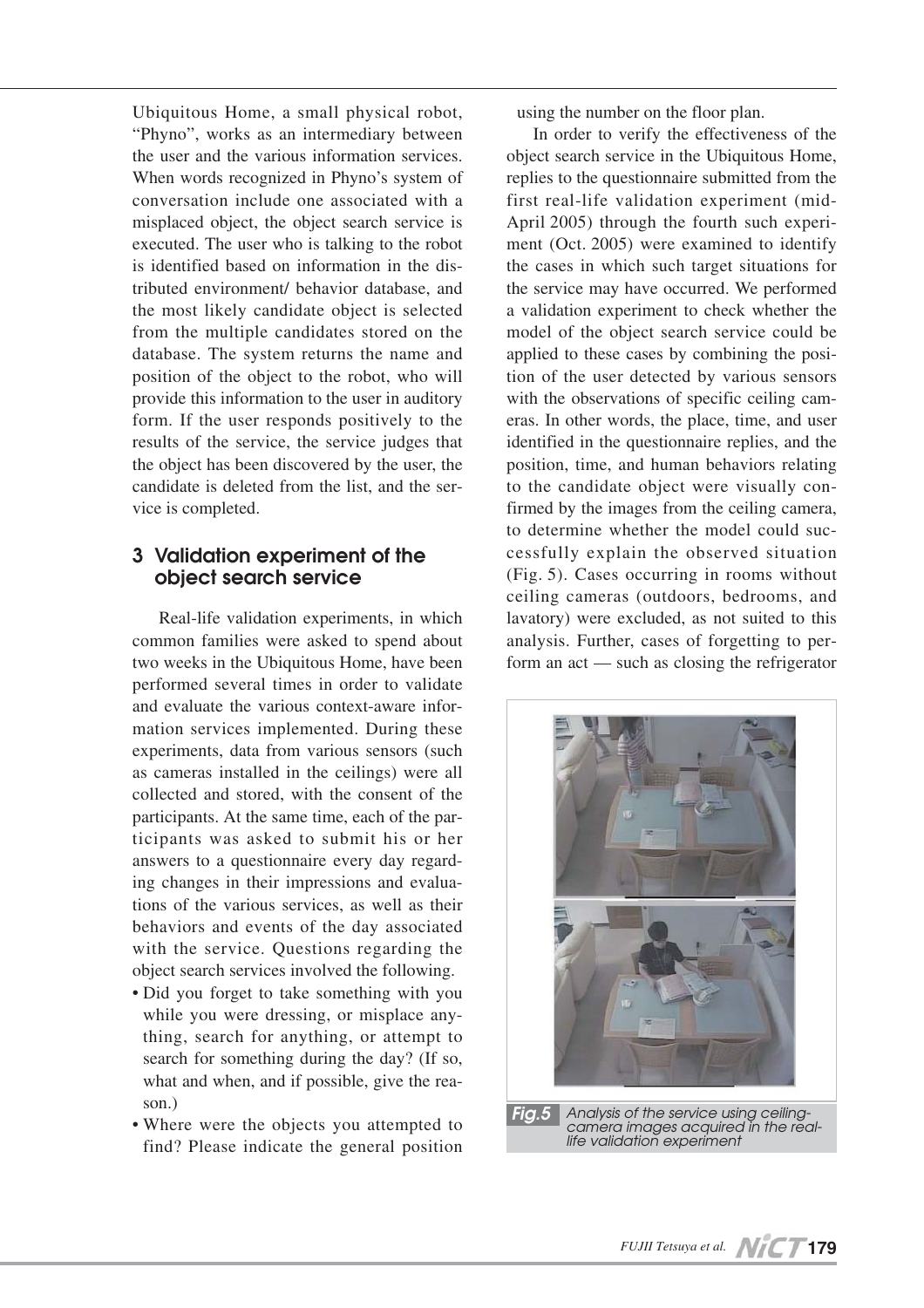door — were excluded, since these omissions did not involve an object. Accordingly, we identified nine cases bases on the questionnaire replies for the four experiments (with four families) involving a search for a misplaced object. Of these, two cases involved a room unequipped with ceiling cameras in the path of the user or object, and so the analysis could not be completed. However, the model proved to be effective in all other places. Further, five cases involved multiple users of the object, and the proposed model could not accommodate the added complexity. In the remaining two cases, our model proved to be effective.

## **4 Conclusions**

We recorded the relationship between users and objects during an interruption event, as digitized data obtained by sensors embedded in the environment. Based on a comparison of the data, we have proposed an object search service that will aid the user in his or her search for misplaced objects. We also performed basic analysis of the effectiveness of the present service in the Ubiquitous Home, based on sensor data records and replies to questionnaires obtained further to experiments in which participating families were asked to live in the Ubiquitous Home. Two out of the nine cases involving a search for an object involved a room that could not be properly included in the validation. In two cases, our model proved to be effective. The five remaining cases involved multiple users, and so our model was insufficient to handle these situations. In the future, we hope to modify and expand our present model to accommodate cases in which multiple users may be involved, to arrive at a service well suited to practical implementation.

We are grateful to the members of the UKARI Project for their invaluable comments in the course of our discussions.

## *References*

- 01 Hirotada Ueda, Akihiro Kobayashi, Junji Satake, Masaki Chikama, Jun Sato, and Masatsugu Kidode, "Dialog Strategy for Interactive Robot Interface in Home Network", Special Issues on Collaboration Services in Ubiquitous Society, IPSJ JOURNAL, Vol.47, No.1, pp.87-97, Jan. 2006. (in Japanese)
- 2 Cory D. Kidd, Robert J. Orr, Gregory D. Abowd, Christopher G. Atkeson, Irfan A. Essa, Blair MacIntyre, Elizabeth Mynatt, Thad E. Starner, and Wendy Newstetter, "The Aware Home: A Living Laboratory for Ubiquitous Computing Research", Proceedings of the Second International Workshop on Cooperative Buildings (CoBuild'99) Position paper, Oct. 1999.
- 3 Tatsuya Yamazaki, Masaki Yamauchi, and Yosuke Tajika, "Collaborative System Construction with Networked Appliances and Networked Sensors", The Second IEEE Workshop on Embedded Networked Sensors (EmNetS-Ⅱ), pp.153-155, May 30, 2005.
- 04 Yamazaki Tatsuya, Sawada Atsushi, Nishimura Toshikazu, Takaoka Masanori, Tajika Yosuke, and Minoh Michihiko, "6-2 Distributed and Cooperative Service Platforms for Home Network Services", This Special Issue of NICT Journal.
- 05 Tetsuya Fujii, Hirotada Ueda, and Michihiko Minoh, "The Looking for something", service in home ubiquitous environment", FIT2004, M-053, Sep. 2004.
- 06 http://www.k-ubique.co.jp/active/trial.html